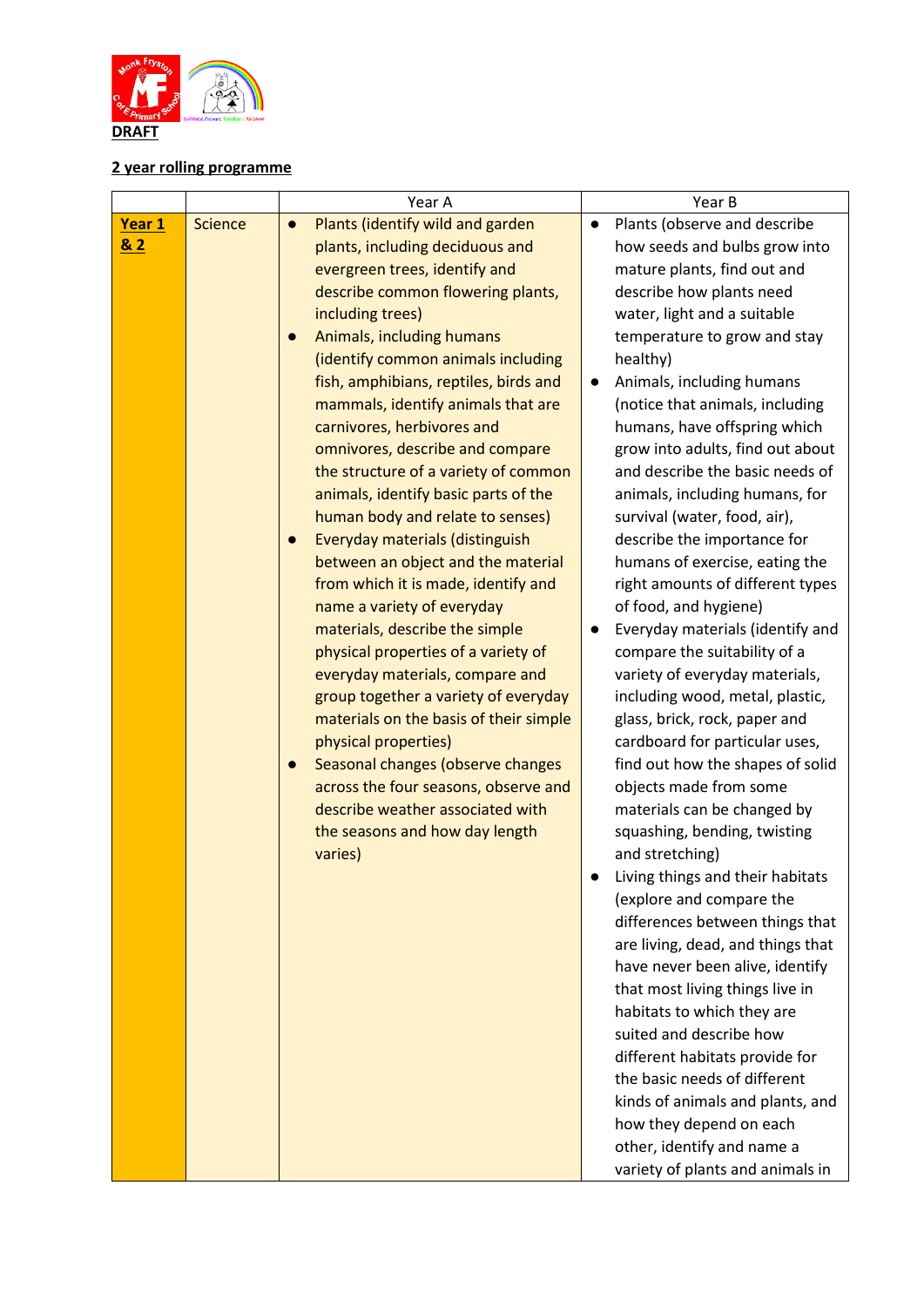

|                |                                                                                                                                                                                                                                                                                                                                                                                                                                                             | their habitats, including micro-<br>habitats)                                                                                                                                                                                                                                                                                                                                                                                                                |
|----------------|-------------------------------------------------------------------------------------------------------------------------------------------------------------------------------------------------------------------------------------------------------------------------------------------------------------------------------------------------------------------------------------------------------------------------------------------------------------|--------------------------------------------------------------------------------------------------------------------------------------------------------------------------------------------------------------------------------------------------------------------------------------------------------------------------------------------------------------------------------------------------------------------------------------------------------------|
| Art            | <b>Modelling</b><br>$\bullet$<br><b>Drawing/Painting</b><br>$\bullet$<br>Sculpture<br>Colour, pattern, texture<br>$\bullet$<br>Study the work of a range of artists<br>$\bullet$                                                                                                                                                                                                                                                                            | • Design and modelling<br>• Drawing/Painting<br>• Sculpture<br>• Colour, pattern, texture,<br>line, shape, form and space                                                                                                                                                                                                                                                                                                                                    |
| <b>DT</b>      | Food<br>$\bullet$<br><b>Malleable materials</b><br><b>Materials</b><br><b>Modelling</b><br>$\bullet$                                                                                                                                                                                                                                                                                                                                                        | Children will use food to<br>$\bullet$<br>prepare dishes<br>Children will understand where<br>$\bullet$<br>food comes from<br>Uses of everyday materials<br>$\bullet$                                                                                                                                                                                                                                                                                        |
| <b>Music</b>   | <b>Exploring sounds</b><br>$\bullet$<br><b>Beat</b><br>$\bullet$<br>Pitch<br>Performance                                                                                                                                                                                                                                                                                                                                                                    | Sounds for effect<br>Instruments<br>Singing                                                                                                                                                                                                                                                                                                                                                                                                                  |
| Geography      | All About Me - the UK, its capital city<br>$\bullet$<br>and surrounding seas<br>Britain in the 1960s /USA - our<br>$\bullet$<br>locality in comparison to a non-EU<br>locality<br><b>Explorers - identify seasonal changes</b><br>$\bullet$<br>and locate hot and cold areas of the<br>world in relation to the Equator<br>Explorers - simple compass<br>$\bullet$<br>directions. The use of aerial<br>photographs. Simple fieldwork<br>within the locality | Know all capital cities of the UK<br>$\bullet$<br>Name and locate the world's<br>$\bullet$<br>seven continents and five<br>oceans, identify the United<br>Kingdom and its countries, as<br>well as the countries, continents<br>and oceans studied at this key<br>stage<br>Understand geographical<br>$\bullet$<br>similarities and differences of a<br>small area of the United<br>Kingdom, and of a small area in<br>a contrasting non-European<br>country |
| <b>History</b> | Britain in the 1960s<br>$\bullet$<br><b>Explorers</b>                                                                                                                                                                                                                                                                                                                                                                                                       | Looking at famous person (Neil<br>$\bullet$<br>Armstrong), and how he has<br>contributed to national and<br>international achievements<br>Learning about events beyond<br>$\bullet$<br>living memory that are<br>significant nationally or globally<br>(Fire of London)<br>Looking at changes in the local<br>$\bullet$<br>area over time                                                                                                                    |
| <b>RE</b>      | 1.7 What does it mean to belong to<br>$\bullet$<br>a faith community?<br>UC 1.1 What do Christians believe<br>that God is like? God                                                                                                                                                                                                                                                                                                                         | 1.2 Who is a Muslim and what<br>$\bullet$<br>do they believe?<br>UC 1.3: Why does Christmas<br>matter to Christians?                                                                                                                                                                                                                                                                                                                                         |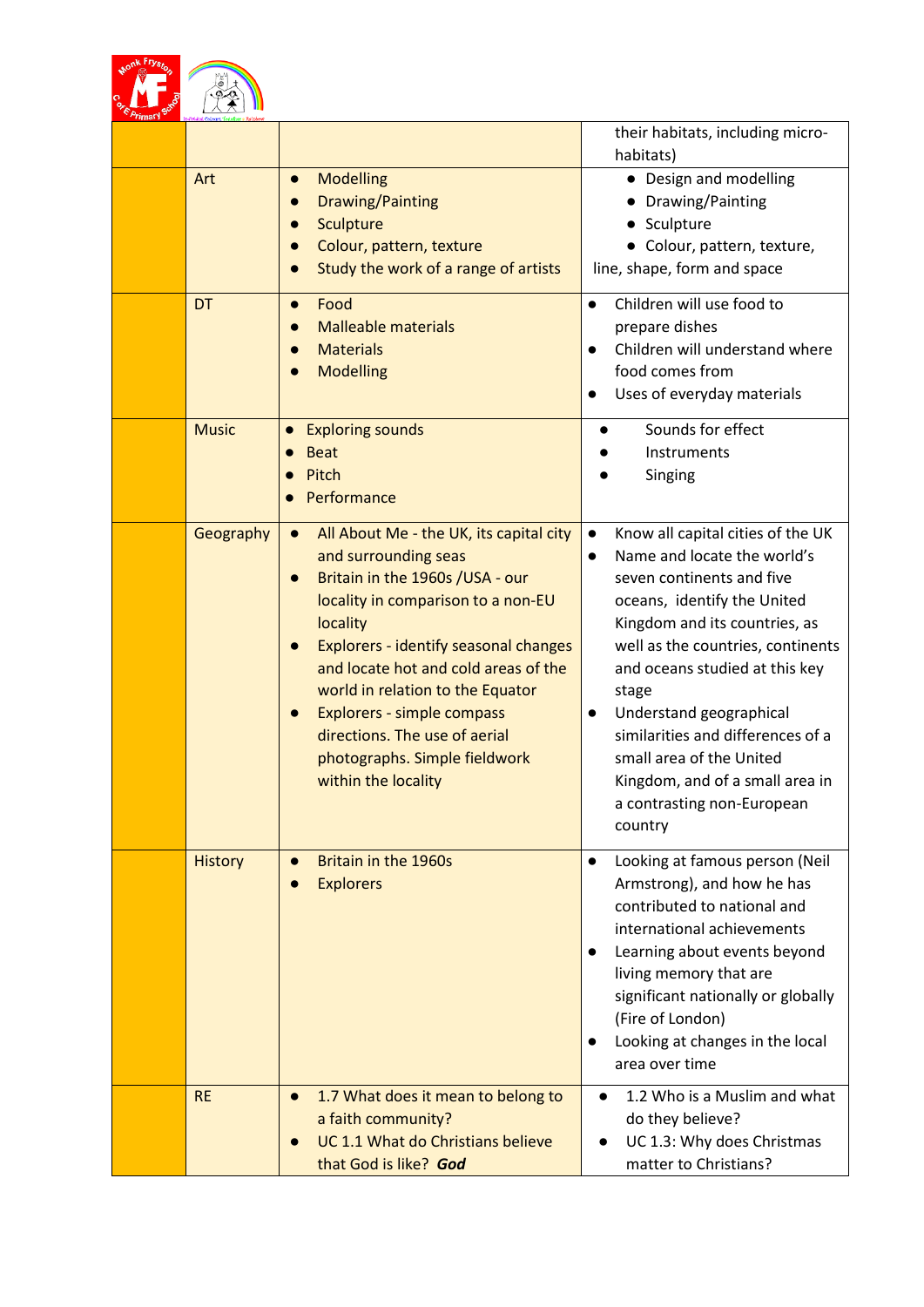|                  | 1.3 Who is Jewish and what do they<br>$\bullet$<br>believe?<br>UC 1.2 Who do Christians say made<br>the world? Creation<br>1.8 How should we care for the<br>world and for others and why does<br>it matter?                                                                                                                                | <b>Incarnation</b><br>UC 1.4: What is the 'good<br>news' Christians believe Jesus<br>brings? Gospel<br>UC 1.5: Why does Easter<br>matter to Christians?<br><b>Salvation</b><br>1.5: What makes some places<br>sacred?                                                                                                                                    |
|------------------|---------------------------------------------------------------------------------------------------------------------------------------------------------------------------------------------------------------------------------------------------------------------------------------------------------------------------------------------|----------------------------------------------------------------------------------------------------------------------------------------------------------------------------------------------------------------------------------------------------------------------------------------------------------------------------------------------------------|
| <b>Computing</b> | Coding and programming<br>Create digital outputs<br>Recognise uses of IT beyond school<br>Searching and using data<br>Using technology safely                                                                                                                                                                                               | Coding and programming<br>Create digital outputs<br>Recognise uses of IT beyond<br>school<br>Searching and using data<br>Using technology safely                                                                                                                                                                                                         |
| PE               | Movement (running, jumping,<br>$\bullet$<br>catching, balance, agility, co-<br>ordination)<br>Team games (attacking and<br>defending)  <br>Dance                                                                                                                                                                                            | Gymnastics<br>Dance<br>Games tournaments and<br>competitions for a variety of<br>sports - including bean bag<br>rounders, multi-skills, and<br>sports hall games                                                                                                                                                                                         |
| <b>PSHCE</b>     | Living in the Wider World<br><b>Health needs</b><br>$\circ$<br>E-safety<br>$\circ$<br>Relationships<br><b>Making friends</b><br>$\circ$<br><b>Health and wellbeing</b><br>simple hygiene<br>$\circ$<br>medicines<br>$\circ$<br>dental care<br>$\circ$<br>keeping safe in the sun<br>$\circ$<br><b>Economic Wellbeing</b><br>jobs<br>$\circ$ | My healthy lifestyle<br>keeping myself<br>$\circ$<br>healthy<br>managing feelings<br>O<br>and emotions<br>Me and my future<br>needs and wants<br>$\circ$<br>awareness of<br>$\circ$<br>stereotypes<br>Becoming an active citizen<br>personal<br>$\circ$<br>responsibility<br>different groups<br>$\circ$<br>and communities<br>my environment<br>$\circ$ |

|        |         | Year A                                | Year B                                        |
|--------|---------|---------------------------------------|-----------------------------------------------|
| Year 3 | Science | Plants (functions of different parts) | Living things and their habitats<br>$\bullet$ |
| 84     |         | of flowering plants, requirements of  | (grouping living things, changing             |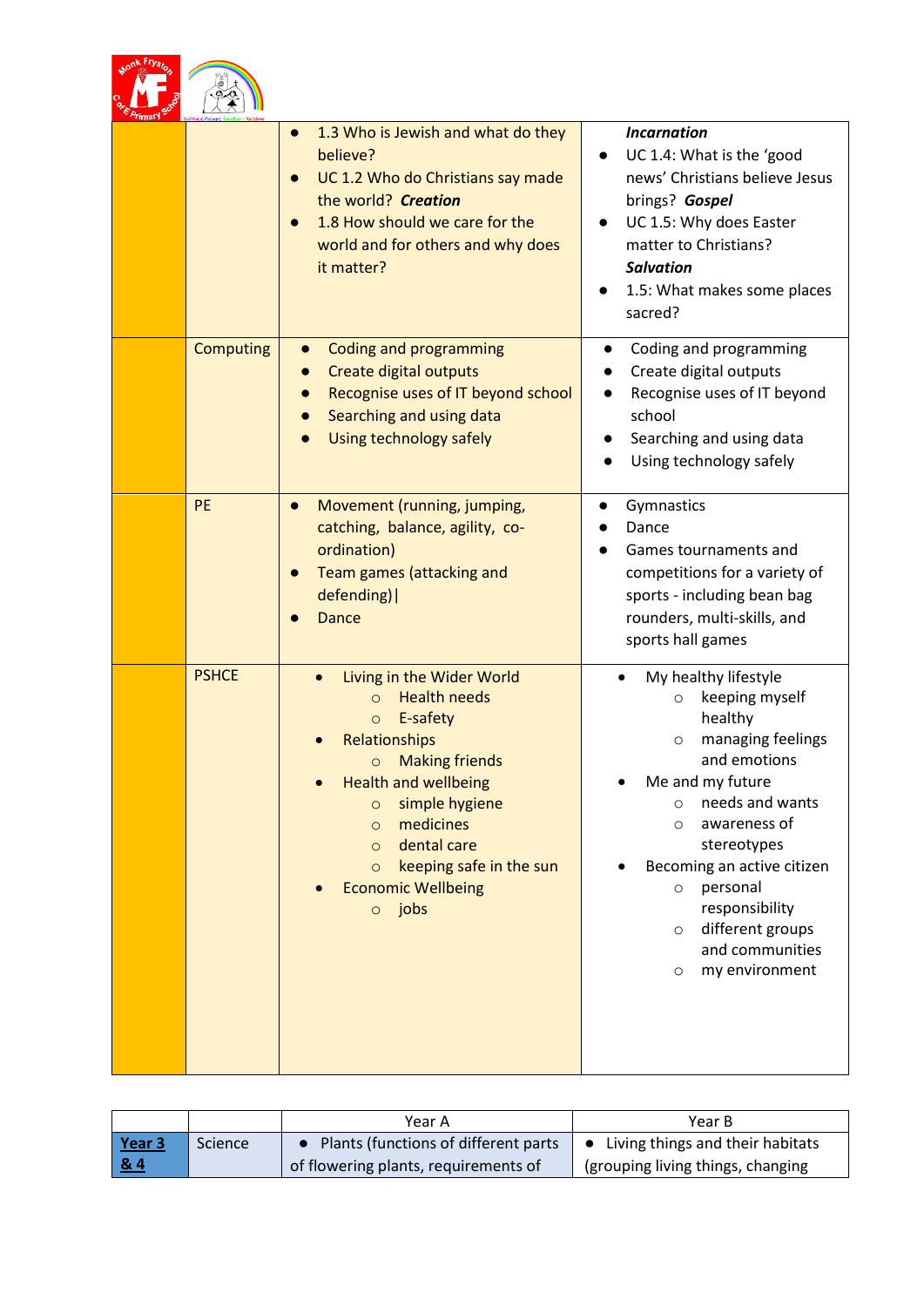|              | plants for life and growth, how water is<br>transported within plants, pollination,<br>seed formation and seed dispersal)<br>Animals, including humans (types<br>and amount of nutrition, acquiring<br>nutrition from food, skeletons and<br>muscles for support, protection and<br>movement)<br>Rocks (comparing/grouping<br>different kinds of rocks, simple fossil<br>formation, make-up of soils from rocks<br>and organic matter)<br>Light (requirement of light to see,<br>dark is the absence of light, reflection,<br>light from the Sun can be dangerous,<br>ways to protect the eyes, formation of<br>shadows and how the size of shadows<br>can change)<br>Forces and magnets (how things<br>move on different surfaces, forces<br>need contact between two objects,<br>magnetic forces can act at a distance,<br>magnets attract or repel each other,<br>compare and group a variety of<br>everyday materials on the basis of<br>whether they are attracted to a<br>magnet and identify some magnetic<br>materials, describe magnets as having<br>two poles, predict whether two<br>magnets will attract or repel each<br>other, depending on which poles are<br>facing) | environments and the dangers they<br>pose)<br>• Animals, including humans<br>(functions of the digestive system in<br>humans, the different types of teeth<br>in humans and their simple<br>functions, food chains, identifying<br>producers, predators and prey,<br>States of matter (compare/group<br>materials; solids, liquids or gases,<br>changes to materials when heated<br>or cooled, measure/research the<br>temperature at which this happens<br>in degrees Celsius, evaporation and<br>condensation in the water cycle and<br>associate the rate of evaporation<br>with temperature,<br>• Sound (how sounds are made,<br>vibrations and how they travel,<br>patterns between the pitch, length<br>and volume of a sound, recognise<br>that sounds get fainter as the<br>distance from the sound source<br>increases)<br>• Electricity (construct simple<br>electrical circuits, name the basic<br>parts, including cells, wires, bulbs,<br>switches and buzzers, identify how<br>lamps and switches work, recognise<br>some common conductors and<br>insulators, and associate metals with<br>being good conductors) |
|--------------|--------------------------------------------------------------------------------------------------------------------------------------------------------------------------------------------------------------------------------------------------------------------------------------------------------------------------------------------------------------------------------------------------------------------------------------------------------------------------------------------------------------------------------------------------------------------------------------------------------------------------------------------------------------------------------------------------------------------------------------------------------------------------------------------------------------------------------------------------------------------------------------------------------------------------------------------------------------------------------------------------------------------------------------------------------------------------------------------------------------------------------------------------------------------------------------|----------------------------------------------------------------------------------------------------------------------------------------------------------------------------------------------------------------------------------------------------------------------------------------------------------------------------------------------------------------------------------------------------------------------------------------------------------------------------------------------------------------------------------------------------------------------------------------------------------------------------------------------------------------------------------------------------------------------------------------------------------------------------------------------------------------------------------------------------------------------------------------------------------------------------------------------------------------------------------------------------------------------------------------------------------------------------------------------------------------------------------|
| Art          | Sketchbook<br>$\bullet$<br>Pencil tones and shades<br><b>Colour mixing</b><br>3D sculptures                                                                                                                                                                                                                                                                                                                                                                                                                                                                                                                                                                                                                                                                                                                                                                                                                                                                                                                                                                                                                                                                                          | Painting<br>Pencil skills<br>Colour wheel<br>Clay<br>Sewing<br>Digital photography<br>Sculpture                                                                                                                                                                                                                                                                                                                                                                                                                                                                                                                                                                                                                                                                                                                                                                                                                                                                                                                                                                                                                                  |
| DT           | Food<br>$\bullet$<br><b>Malleable materials</b><br><b>Materials</b>                                                                                                                                                                                                                                                                                                                                                                                                                                                                                                                                                                                                                                                                                                                                                                                                                                                                                                                                                                                                                                                                                                                  | Food<br>$\bullet$<br><b>Technic Lego</b><br><b>Electrical and pulleys</b>                                                                                                                                                                                                                                                                                                                                                                                                                                                                                                                                                                                                                                                                                                                                                                                                                                                                                                                                                                                                                                                        |
| <b>Music</b> | Singing<br>Performing<br>Improvisation                                                                                                                                                                                                                                                                                                                                                                                                                                                                                                                                                                                                                                                                                                                                                                                                                                                                                                                                                                                                                                                                                                                                               | Singing<br>Performing<br>Improvisation                                                                                                                                                                                                                                                                                                                                                                                                                                                                                                                                                                                                                                                                                                                                                                                                                                                                                                                                                                                                                                                                                           |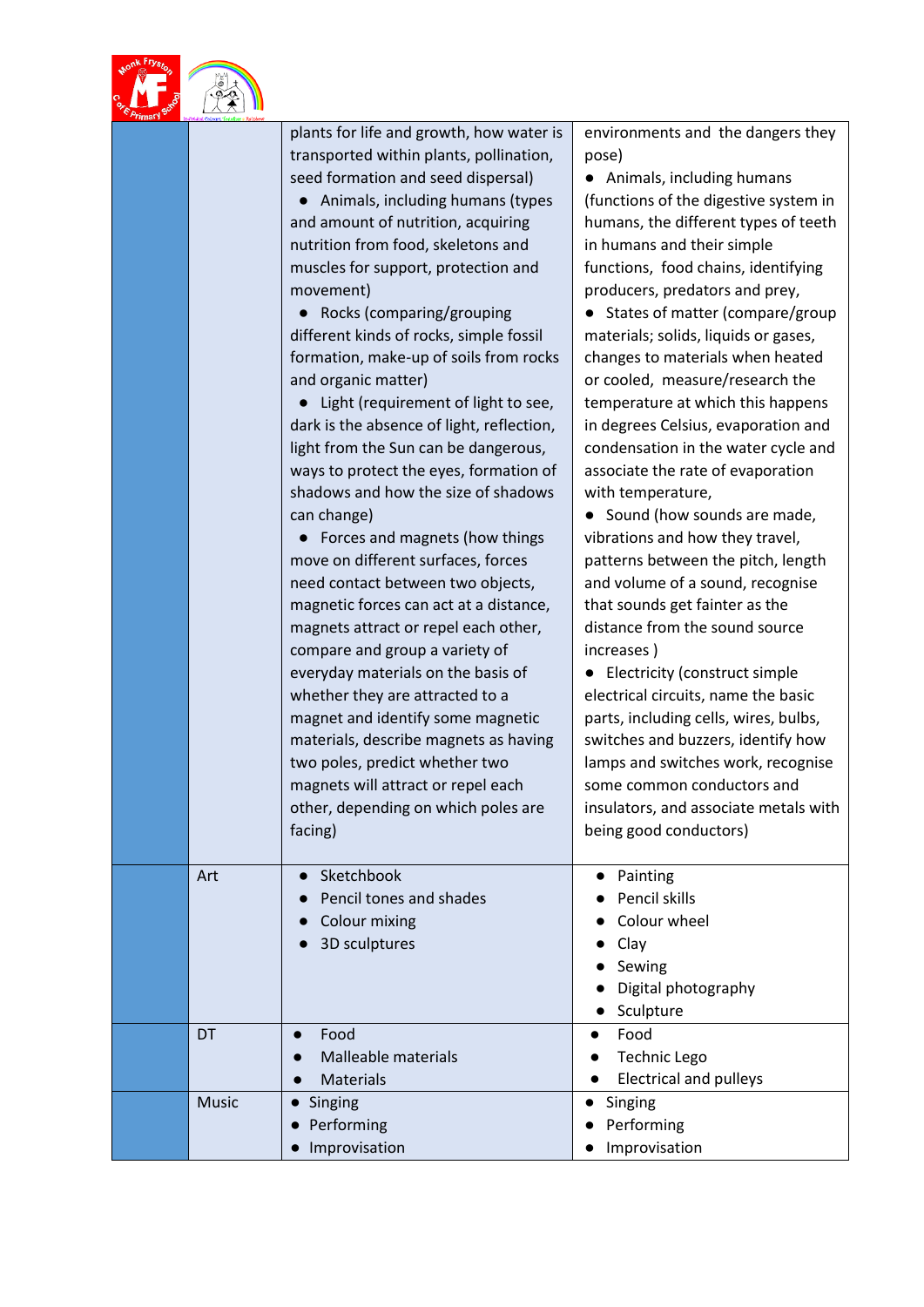|              | • Using symbols to recall, plan and<br>explore sounds<br>• Recognising different musical<br>elements                                                                                                                                                                                                                                                                                                                  | Using symbols to recall, plan and<br>$\bullet$<br>explore sounds<br>Recognising different musical<br>$\bullet$<br>elements                                                                                                                                                                                                                                                                                                                                                                  |
|--------------|-----------------------------------------------------------------------------------------------------------------------------------------------------------------------------------------------------------------------------------------------------------------------------------------------------------------------------------------------------------------------------------------------------------------------|---------------------------------------------------------------------------------------------------------------------------------------------------------------------------------------------------------------------------------------------------------------------------------------------------------------------------------------------------------------------------------------------------------------------------------------------------------------------------------------------|
| Geography    | · Locational knowledge<br>• Mountains<br>· Volcanoes<br>• Earthquakes<br>• Settlements                                                                                                                                                                                                                                                                                                                                | Locational knowledge<br>Economic activity:<br>Chocolate<br><b>Fair Trade</b>                                                                                                                                                                                                                                                                                                                                                                                                                |
| History      | Changes in Britain from Stone Age<br>to Iron Age<br>Settlement by Anglo-Saxons and<br>Scots<br><b>Vikings</b>                                                                                                                                                                                                                                                                                                         | . The Roman Empire and its<br>impact on Britain<br>• Ancient Egypt                                                                                                                                                                                                                                                                                                                                                                                                                          |
| <b>RE</b>    | UC L2.1 What do Christians<br>$\bullet$<br>learn from the creation story? Creation<br>UC L2.2: What is it like for<br>someone to follow God?<br><b>People of God</b><br>L2.4: Why do people pray?<br>L2.5: Why are festivals important<br>to religious communities?<br>U.C L2.4: What kind of world did<br>Jesus want? Gospel<br>L2.9: What can we learn from<br>religions about deciding what is<br>right and wrong? | • UC L2.3 What is the 'Trinity' and<br>why is it important to Christians?<br><b>Incarnation</b><br>L2.8: What does it mean to be a<br>Hindu in Britain today?<br>UC: L2.5: Why do Christians call<br>$\bullet$<br>the day that Jesus died 'Good<br>Friday'? Salvation<br>UC L2.6: For Christians when<br>Jesus left, what was the impact<br>of Pentecost? Kingdom Of God<br>L2.6: Why do some people think<br>that life is like a journey and<br>what significant experiences<br>mark this? |
| Computing    | Coding and programming<br>Understanding networks/emails<br>Searching and using data<br>Using technology safely                                                                                                                                                                                                                                                                                                        | Coding and programming<br>Understanding networks/emails<br>Searching and using data<br>Using technology safely                                                                                                                                                                                                                                                                                                                                                                              |
| PE           | Gymnastics<br><b>Athletics</b><br>Fitness<br>Dance<br>Rounders<br>Swimming                                                                                                                                                                                                                                                                                                                                            | Gymnastics<br>$\bullet$<br><b>Athletics</b><br>Swimming<br>Basketball<br>Football<br>Tag rugby<br>Dance<br>Hockey<br>Rounders<br>Cricket                                                                                                                                                                                                                                                                                                                                                    |
| <b>PSHCE</b> | Me and my relationships<br>different types of<br>$\circ$                                                                                                                                                                                                                                                                                                                                                              | Me and my relationships                                                                                                                                                                                                                                                                                                                                                                                                                                                                     |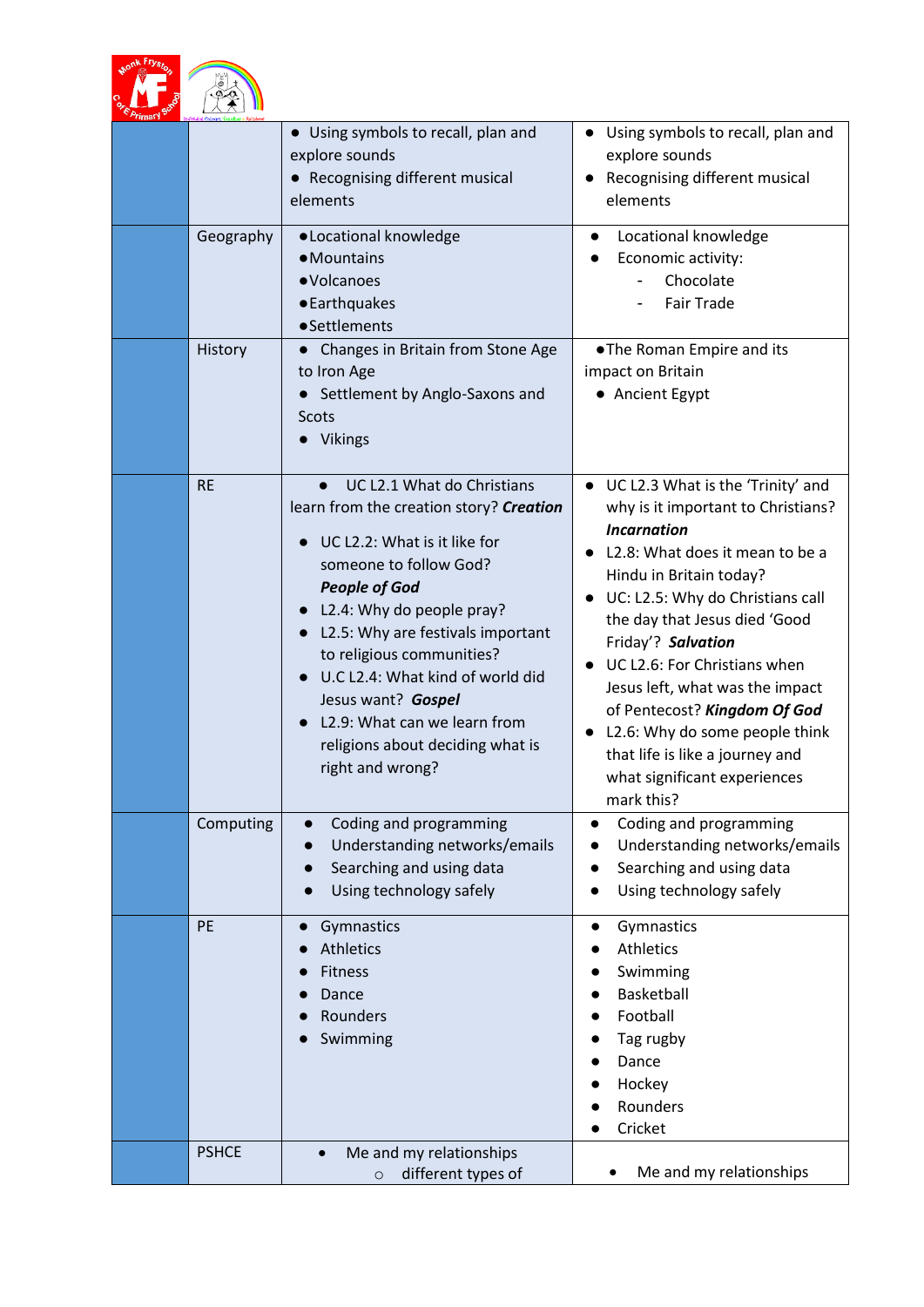

| E Primary Su | $\sqrt{2}$ |                                                                                                                                                                                                                                                                                                                                                                                                                                                                                                                                                                                        |                                                                                                                                                                                                                                                                                                                                                                                                                                                                                                                                                                                                                                                                                                                                       |
|--------------|------------|----------------------------------------------------------------------------------------------------------------------------------------------------------------------------------------------------------------------------------------------------------------------------------------------------------------------------------------------------------------------------------------------------------------------------------------------------------------------------------------------------------------------------------------------------------------------------------------|---------------------------------------------------------------------------------------------------------------------------------------------------------------------------------------------------------------------------------------------------------------------------------------------------------------------------------------------------------------------------------------------------------------------------------------------------------------------------------------------------------------------------------------------------------------------------------------------------------------------------------------------------------------------------------------------------------------------------------------|
|              |            | relationships<br>acceptable or<br>$\circ$<br>unacceptable physical<br>contact<br>families<br>$\circ$<br>how to be a good<br>$\circ$<br>friend<br>Keeping myself safe<br>how to manage risks<br>$\circ$<br>peer pressure<br>$\circ$<br>basic first-aid<br>$\circ$<br>My healthy lifestyle<br>how to improve health<br>$\circ$<br>and well-being<br>feelings and behaviour<br>$\circ$<br>Becoming an active citizen<br>making and changing<br>$\circ$<br>rules<br>media and events<br>$\circ$<br>Me and my future<br>money and financial<br>$\circ$<br>decisions<br>charities<br>$\circ$ | 'body image'<br>$\circ$<br>love and marriage<br>$\circ$<br>networks, feelings<br>$\circ$<br>and friendships<br>Keeping myself safe<br>Safety on and offline<br>$\circ$<br>how to get help<br>$\circ$<br>online<br>$\circ$<br>communication<br>My healthy lifestyle<br>healthy eating<br>$\circ$<br>controlling strong<br>$\circ$<br>feelings and<br>emotions<br>Me and My future<br>saving money<br>$\circ$<br>skills for work<br>$\circ$<br>Becoming an active citizen<br>how rules and laws<br>$\circ$<br>are made and<br>enforced<br>recognising<br>$\circ$<br>aggressive and anti-<br>social behaviours<br>diversity and<br>$\circ$<br>difference<br>challenging negative<br>$\circ$<br>behaviours both on<br>and offline such as |
|              |            |                                                                                                                                                                                                                                                                                                                                                                                                                                                                                                                                                                                        | stereotyping,<br>homophobia,<br>transphobia and<br>biphobia and racism<br>describing the<br>$\circ$<br>'British Values'                                                                                                                                                                                                                                                                                                                                                                                                                                                                                                                                                                                                               |
|              | <b>MFL</b> | Greetings<br>$\bullet$<br>Animals<br><b>Numbers</b><br><b>Christmas in France</b><br>Colours<br>Word order                                                                                                                                                                                                                                                                                                                                                                                                                                                                             | <b>Numbers</b><br>$\bullet$<br>Age<br>Easter<br>Days of the week<br>Conjunctions<br>Parts of the body<br>Definite and indefinite articles                                                                                                                                                                                                                                                                                                                                                                                                                                                                                                                                                                                             |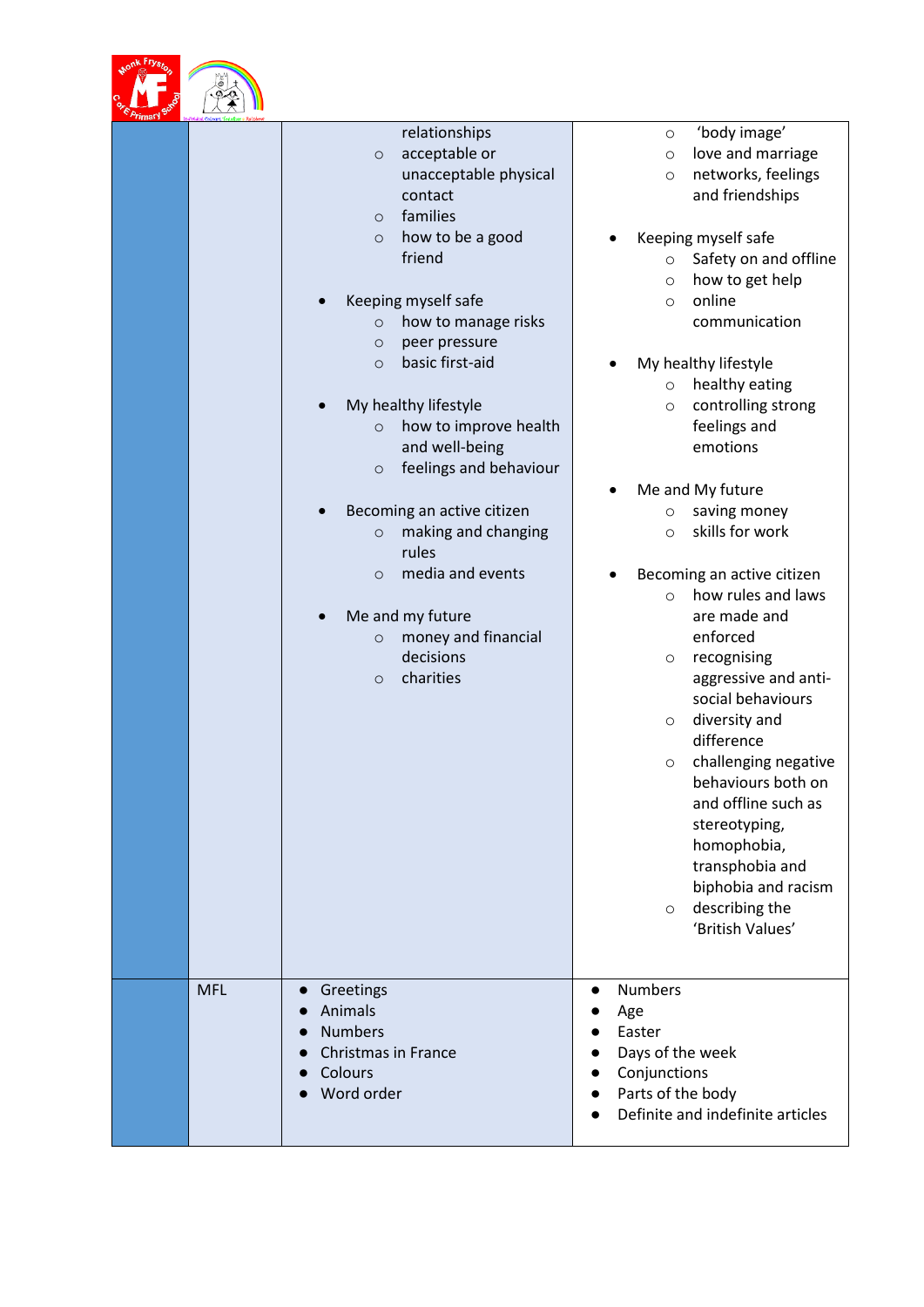|               |         | Year A                                                                                                                                                                                                                                                                                                                                                                                                                                                                                                                                                                                                                                                                                                                                                                                                                                                                                                                                                                             | Year B                                                                                                                                                                                                                                                                                                                                                                                                                                                                                                                                                                                                                                                                                                                                                                                                                                                                                                                                                                                                                                                                                                                                                                                                                                                                                              |
|---------------|---------|------------------------------------------------------------------------------------------------------------------------------------------------------------------------------------------------------------------------------------------------------------------------------------------------------------------------------------------------------------------------------------------------------------------------------------------------------------------------------------------------------------------------------------------------------------------------------------------------------------------------------------------------------------------------------------------------------------------------------------------------------------------------------------------------------------------------------------------------------------------------------------------------------------------------------------------------------------------------------------|-----------------------------------------------------------------------------------------------------------------------------------------------------------------------------------------------------------------------------------------------------------------------------------------------------------------------------------------------------------------------------------------------------------------------------------------------------------------------------------------------------------------------------------------------------------------------------------------------------------------------------------------------------------------------------------------------------------------------------------------------------------------------------------------------------------------------------------------------------------------------------------------------------------------------------------------------------------------------------------------------------------------------------------------------------------------------------------------------------------------------------------------------------------------------------------------------------------------------------------------------------------------------------------------------------|
| Year 5<br>8.6 | Science | Living things and their habitats<br>(differences in the life cycles of<br>mammals, amphibians, insects and<br>birds, the life process of reproduction<br>in some plants and animals,<br>Animals, including humans (the<br>changes as humans develop to old<br>age - physical and emotional)<br>Properties and changes of<br>materials (solids, liquids and gases,<br>separating mixtures through filtering,<br>sieving and evaporating, comparative<br>and fair tests, reversible change and<br>how some changes result in the<br>formation of new materials,<br>irreversible changes)<br>Earth and space (the movement of<br>the Earth, and other planets, relative<br>to the Sun in the solar system, the<br>movement of the Moon, the Sun,<br>Earth and Moon as approximately<br>spherical bodies, day and night and<br>the apparent movement of the sun<br>across the sky)<br>Forces (gravity, air resistance,<br>water resistance and friction, levers,<br>pulleys and gears) | Living things and their habitats<br>(classification, similarities and<br>differences, micro-organisms, plants<br>and animals)<br>• Animals, including humans (the<br>human circulatory system, functions<br>of the heart, blood vessels and<br>blood, the impact of diet, exercise,<br>drugs and lifestyle, transport of<br>nutrients and water in animals,<br>including humans)<br>• Evolution and inheritance<br>(changes in living things over time,<br>importance of fossils and how they<br>provide information about living<br>things that inhabited the Earth<br>millions of years ago, how living<br>things produce offspring of the same<br>kind, but normally offspring vary and<br>are not identical to their parents,<br>adaptation in animals and plants<br>and how this may lead to evolution,<br>Light (light appears to travel in<br>straight lines, how we see things<br>using reflection, light travels from<br>light sources to our eyes or from<br>light sources to objects and then to<br>our eyes, understand why shadows<br>have the same shape as objects that<br>cast them)<br>Electricity (brightness/volume<br>$\bullet$<br>relate to voltage in a circuit, how<br>components function, use<br>recognised symbols when<br>representing a simple circuit in a<br>diagram) |
|               | Art     | Sketching<br>Watercolours<br><b>Colour mixing</b><br>Models - Modroc, paper, glue,<br>etc.<br>• Digital photography                                                                                                                                                                                                                                                                                                                                                                                                                                                                                                                                                                                                                                                                                                                                                                                                                                                                | ·Sketching<br>• Colour mixing<br>$\bullet$ Clay<br>• Screen printing<br>·Mixed media work<br>· Weaving<br>· Digital photography                                                                                                                                                                                                                                                                                                                                                                                                                                                                                                                                                                                                                                                                                                                                                                                                                                                                                                                                                                                                                                                                                                                                                                     |
|               | DT      | Food<br>$\bullet$<br><b>Textiles</b>                                                                                                                                                                                                                                                                                                                                                                                                                                                                                                                                                                                                                                                                                                                                                                                                                                                                                                                                               | Food<br>$\bullet$<br><b>Textiles</b><br>Mouldable materials                                                                                                                                                                                                                                                                                                                                                                                                                                                                                                                                                                                                                                                                                                                                                                                                                                                                                                                                                                                                                                                                                                                                                                                                                                         |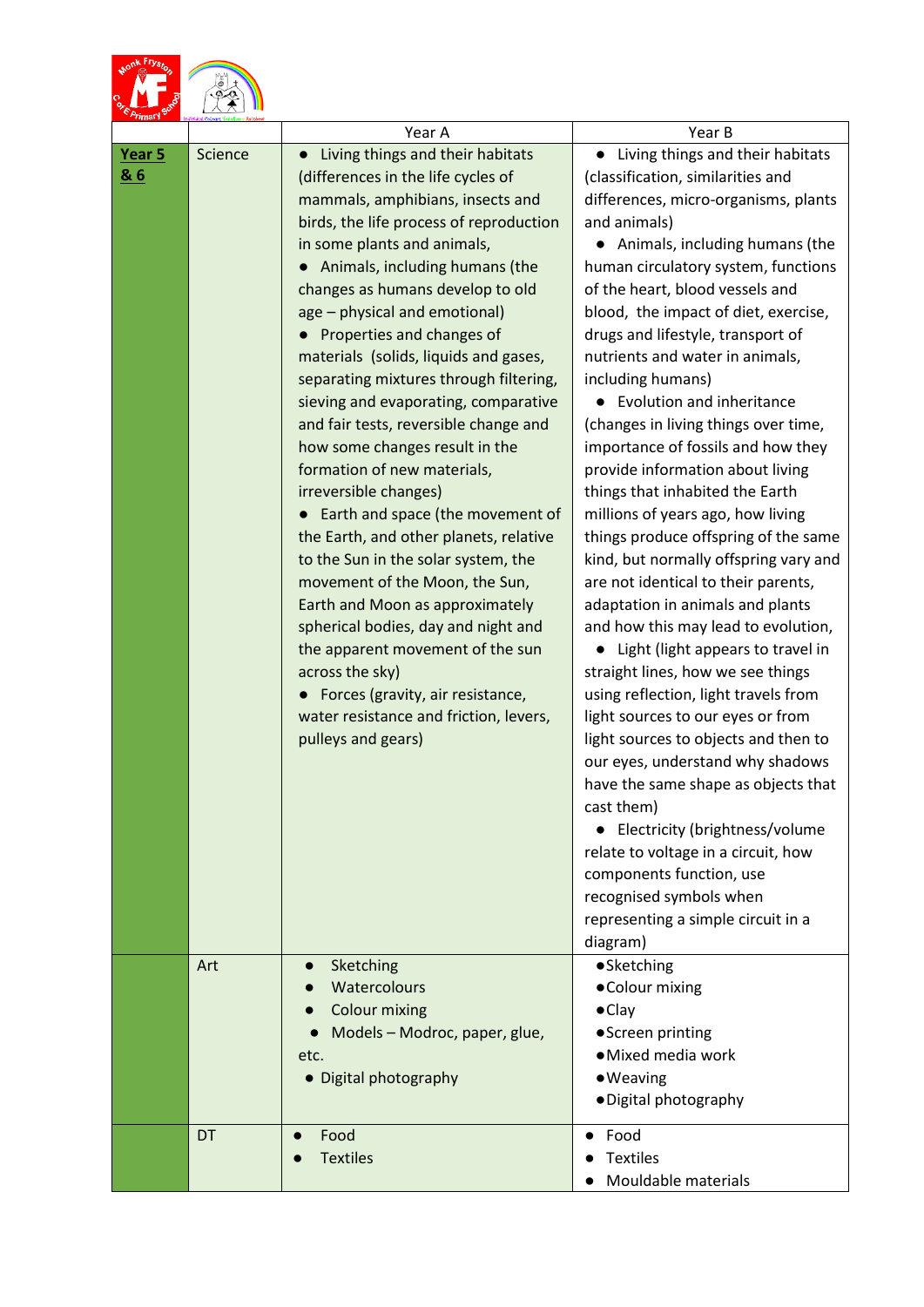|              | Cams                                                                                                                                                                                                                                                                                                                                                                                                                                                                                         |                                                                                                                                                                                                                                                                                                                                                                                                                                                           |
|--------------|----------------------------------------------------------------------------------------------------------------------------------------------------------------------------------------------------------------------------------------------------------------------------------------------------------------------------------------------------------------------------------------------------------------------------------------------------------------------------------------------|-----------------------------------------------------------------------------------------------------------------------------------------------------------------------------------------------------------------------------------------------------------------------------------------------------------------------------------------------------------------------------------------------------------------------------------------------------------|
| <b>Music</b> | Improvisation<br>$\bullet$<br>Rhythmic phases<br><b>Singing (Young Voices)</b><br>Understanding and awareness of<br>how musical pieces fit together<br>Composition and performing<br>$\bullet$<br>Use of musical vocabulary                                                                                                                                                                                                                                                                  | · Improvisation<br>·Rhythmic phases<br>• Recorder tuition<br>· Understanding and awareness of<br>how musical pieces fit together<br>• Composition and performing<br>· Use of musical vocabulary                                                                                                                                                                                                                                                           |
| Geography    | Locational knowledge<br>Rivers (UK/Europe/S. America)<br>Water cycle                                                                                                                                                                                                                                                                                                                                                                                                                         | Locational knowledge<br>$\bullet$<br>Climate zones (UK/Europe/S.<br>$\bullet$<br>America)<br>Coasts<br>$\bullet$                                                                                                                                                                                                                                                                                                                                          |
| History      | Study of local history<br><b>Ancient Greeks</b>                                                                                                                                                                                                                                                                                                                                                                                                                                              | Study of a non-European<br>society - Early Islamic Civilisation<br>The Victorian era                                                                                                                                                                                                                                                                                                                                                                      |
| <b>RE</b>    | UC U2.1: What does it mean if<br>Christians believe that God is Holy and<br>loving? God<br>U.C. U2.4 Why do Christians<br>believe that Jesus was the Messiah?<br><b>Incarnation</b><br>U2.1: Why do some people<br>believe in God and some people not?<br>U2.5: Is it better to express<br>your belief in arts and architecture or<br>charity and generosity?<br>U2.5: Christians and how to<br>live: What would Jesus do? Gospel<br>U2.7: What matters most to<br>humanists and Christians? | U2.6: What does it mean to be<br>$\bullet$<br>a Muslim in Britain today?<br>UC: U2.2: Creation and science,<br>$\bullet$<br>conflicting or complementary?<br><b>Creation</b><br>UC U2.6: What do Christians<br>$\bullet$<br>believe Jesus did to save<br>people? Salvation<br>UC U2.8: For Christians what<br>$\bullet$<br>kind of king was Jesus?<br><b>Kingdom of God</b><br>U2.3: What do religions say to<br>$\bullet$<br>people when life gets hard? |
| Computing    | Coding and programming<br>Understanding networks/emails<br>Searching and using data<br>Using technology safely                                                                                                                                                                                                                                                                                                                                                                               | Coding and programming<br>Understanding networks/emails<br>Searching and using data<br>Using technology safely                                                                                                                                                                                                                                                                                                                                            |
| PE           | Gymnastics<br><b>Basketball</b><br>Tag rugby<br>Dance<br>Hockey<br>Rounders<br>Cricket<br>Lacrosse                                                                                                                                                                                                                                                                                                                                                                                           | ·Gymnastics<br>· Basketball<br>• Tag rugby<br>$\bullet$ Dance<br>$\bullet$ Hockey<br>• Rounders<br>• Cricket<br>• Circuit training<br>. Robinwood outdoor adventure                                                                                                                                                                                                                                                                                       |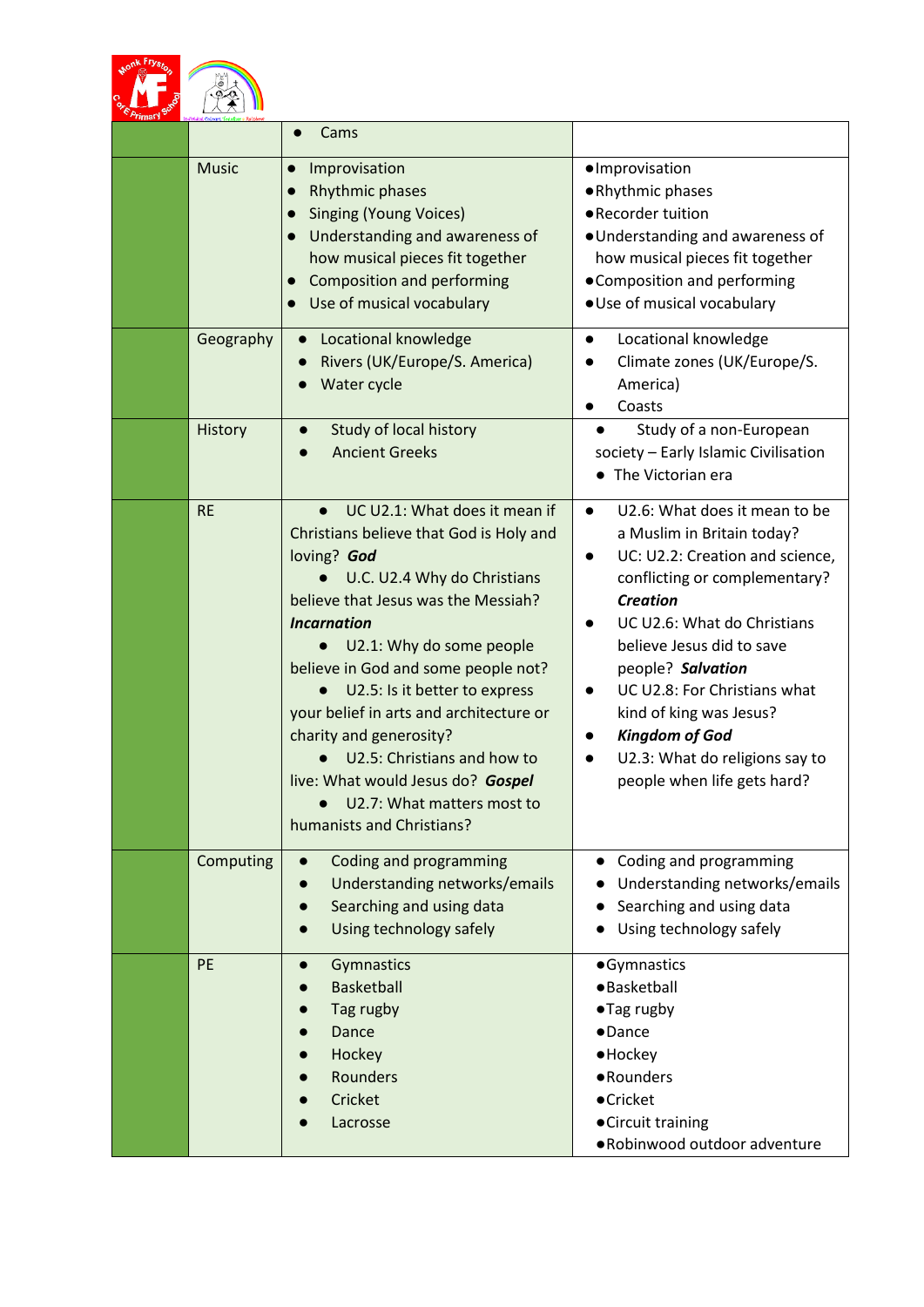

| <b>PSHCE</b> | Me and my relationships                                        | Me and my relationships<br>physical and emotional<br>$\circ$ |
|--------------|----------------------------------------------------------------|--------------------------------------------------------------|
|              | puberty<br>$\circ$                                             | changes during puberty                                       |
|              | positive, healthy<br>$\circ$                                   | human reproduction<br>$\circ$                                |
|              | relationships                                                  | including conception                                         |
|              | importance of being<br>$\circ$                                 | positive, healthy<br>$\circ$                                 |
|              | respectful to everyone                                         | relationships                                                |
|              |                                                                | understanding the<br>$\circ$                                 |
|              | Keeping myself safe<br>$\bullet$                               | nature, causes and                                           |
|              | road safety & cycle safety<br>$\circ$                          | consequences of hate                                         |
|              | online safety including<br>$\circ$<br>keeping information safe | crime                                                        |
|              | legal and illegal drugs<br>$\circ$                             |                                                              |
|              |                                                                | Keeping myself safe                                          |
|              | My healthy lifestyle                                           | health and safety, basic<br>$\circ$                          |
|              | benefits of exercise and<br>$\circ$                            | emergency first aid<br>procedures                            |
|              | healthy eating                                                 | risk-taking behaviours in<br>$\circ$                         |
|              | oral hygiene<br>$\circ$                                        | relation to drugs &                                          |
|              | resolving differences<br>$\circ$                               | alcohol                                                      |
|              |                                                                | e-safety and appropriate<br>$\circ$                          |
|              | Me and My future                                               | behaviours and                                               |
|              | saving, spending and giving<br>$\circ$                         | communication,                                               |
|              | money                                                          | including mobile phones                                      |
|              | essentials and desires -<br>$\circ$                            |                                                              |
|              | needs and wants                                                | My healthy lifestyle                                         |
|              | 'value for money'<br>$\circ$                                   | exercise and self-care<br>$\circ$                            |
|              | career choices and the<br>$\circ$                              | techniques                                                   |
|              | benefits of employment                                         | early signs of physical<br>$\circ$                           |
|              |                                                                | illness or unexplained                                       |
|              | Becoming an active citizen                                     | changes to the body                                          |
|              | democracy and democratic<br>$\circ$                            |                                                              |
|              | government                                                     | Me and My future<br>٠                                        |
|              | migrant, asylum seeker<br>$\circ$<br>and refugees              | online bank accounts<br>$\circ$<br>and keeping money safe    |
|              | <b>Fair Trade</b><br>$\circ$                                   | employment and the<br>$\circ$                                |
|              |                                                                | <b>Equalities Act</b>                                        |
|              |                                                                |                                                              |
|              |                                                                | Becoming an active citizen                                   |
|              |                                                                | democracy in the UK<br>$\circ$                               |
|              |                                                                | other forms of<br>$\circ$                                    |
|              |                                                                | government                                                   |
|              |                                                                | community &<br>$\circ$                                       |
|              |                                                                | volunteering                                                 |
|              |                                                                | <b>United Nations</b><br>$\circ$                             |
|              |                                                                | Declarations of the                                          |
|              |                                                                | Rights of the Child                                          |
|              |                                                                |                                                              |
| <b>MFL</b>   | <b>Facial features</b><br>$\bullet$                            | •Sports                                                      |
|              | Adjective agreements<br>Food                                   | ● Sports clothing<br>• Negative verbs                        |
|              | Shopping<br>$\bullet$                                          | • Weather                                                    |
|              |                                                                |                                                              |